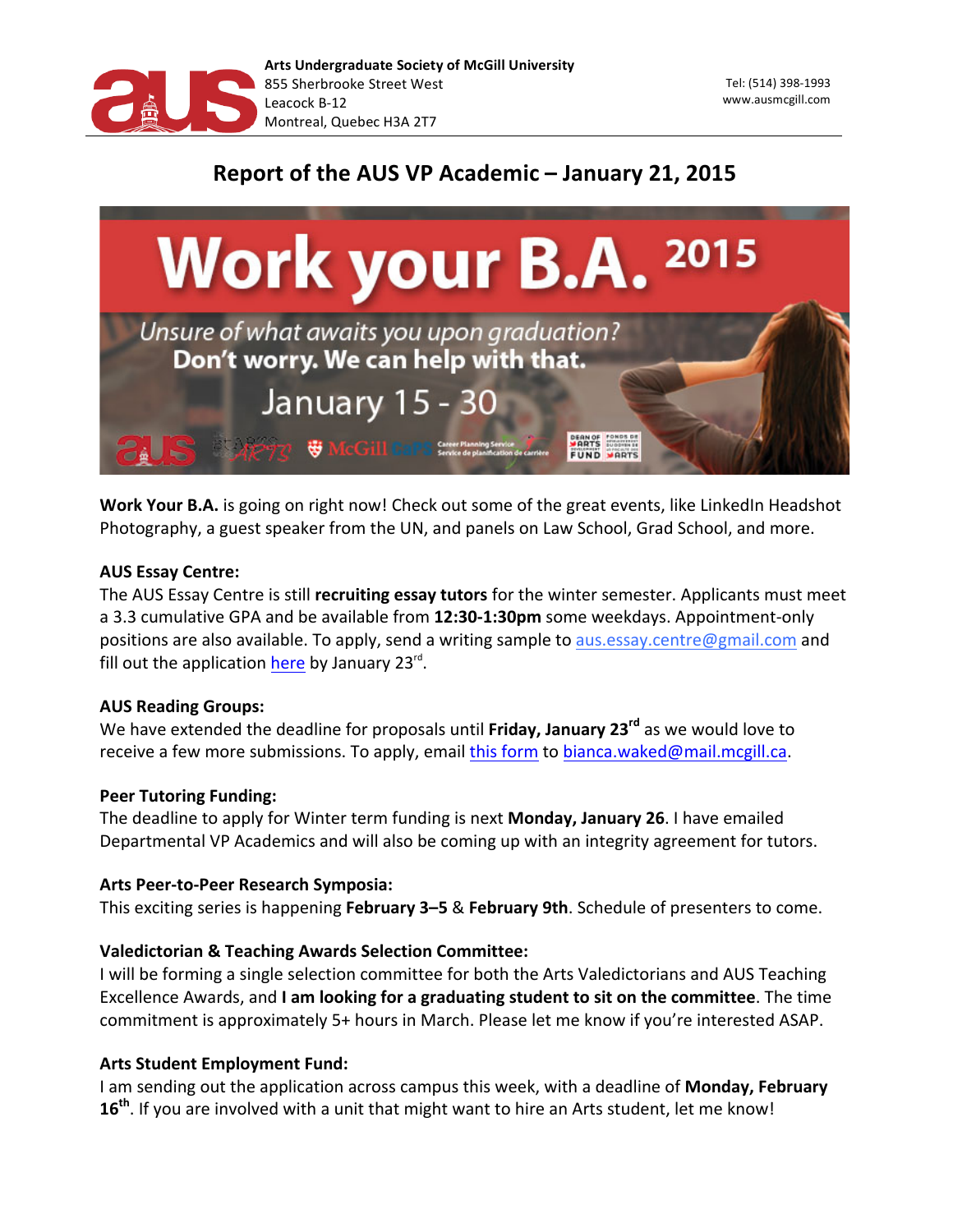

## **AUS-Library Partnership Committee:**

Currently drafting our AUIF application and finalizing some changes with the committee. Our proposals focus on in-fill seating, converting an unused consultation room to quiet study, group study room technology, and repurposing the now-defunct Cyberthèque service desk.

## **Academic Affairs Committee:**

Currently scheduling a meeting for this week or next.

## **Memorandum of Agreement:**

Tentatively meeting with McGill to discuss the MoA next week. I also want to make sure that we circulate more information to our members.

## **AUS Work Study:**

Met with the folks from Scholarships & Student Aid about this last week. It turns out that **Professors are also reimbursed at \$10/hour from this fund** (the same as AUS). We think that this is not widely known so will be doing more to **promote the fund among Faculty**.

## **Arts Undergraduate Research:**

Met with CaPS and Jesse from the Student Research Initiative about creating a database for Arts **research positions**, similar to something that exists for Science. I will be talking to the AIO, the Dean and the Associate Dean (Research and Graduate Studies) to get Faculty on-board.

## **AUS HR Review:**

Status quo until we hear back from MIRA. I have high hopes for this project.

## **Changes to the McGill Bookstore:**

As you may have heard, the McGill Bookstore will be moving in 2016 and the university is gathering feedback on the role and appearance of their retail services on–campus. I participated in a focus group on the changes on Monday and the university also hosted an open forum. You can still share your feedback on future changes through the online survey [here.](https://surveys.mcgill.ca/limesurvey/index.php?sid=76959&lang=en)

## **Know Your Rights:**

The **student rights website** is almost ready! We are also generating feedback on the **Charter of Student Rights**, which the university plans to review this year. See Jacob's report for more details.

## **Departmental Academic Roundtable:**

Due to room booking challenges, WYBA, and my internship application deadlines, I'm now aiming for the first week of February. VP Academics will hear from me soon.

## **First-Year Advising Sessions:**

Met with Nellie from OASIS and the FEARC VP Academic on Monday about registration advising sessions for first-year students in late March. Will report orally.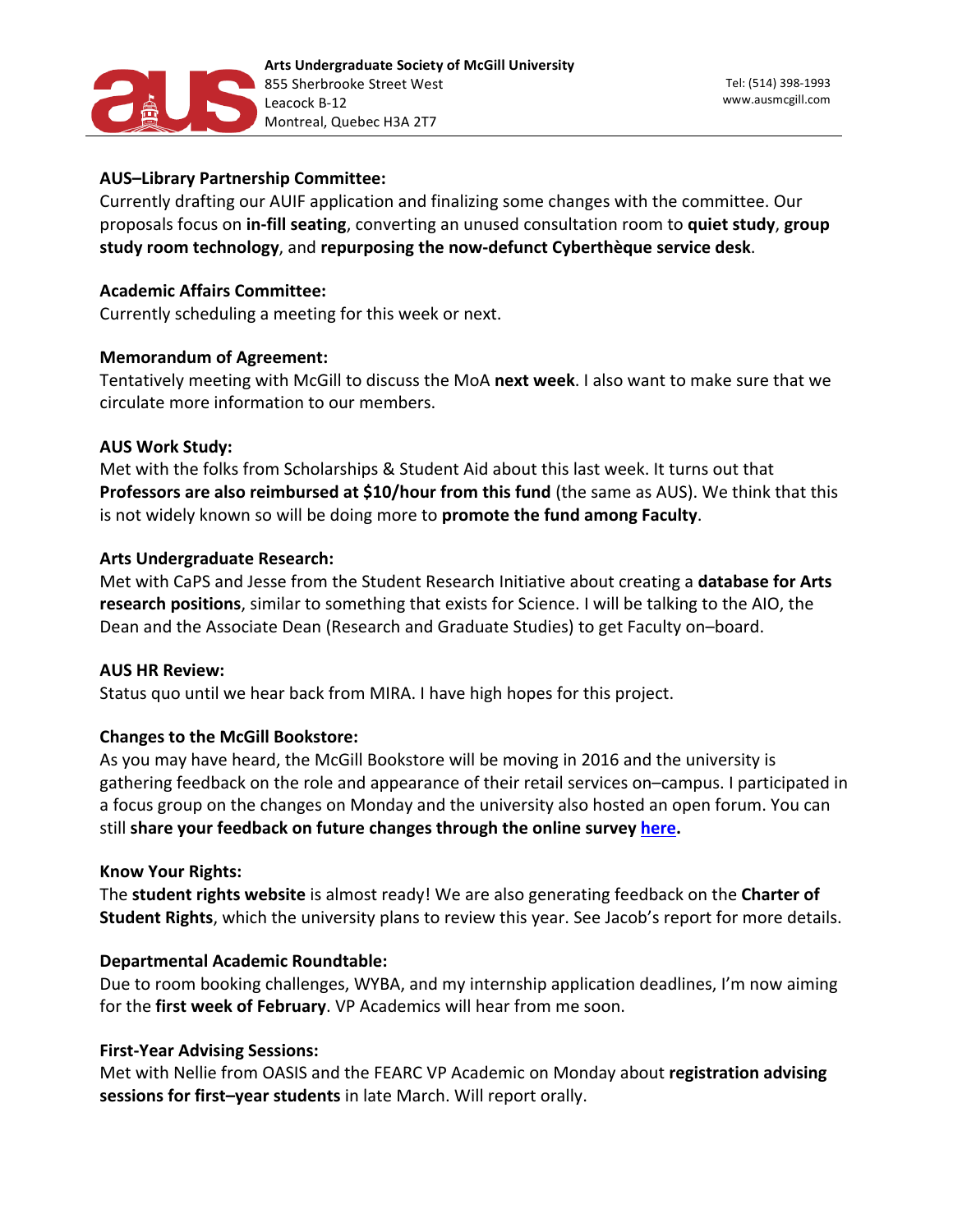

## **AUS History Project:**

My researcher is finishing up with the scanning of articles from The McGill Daily Archives and the summaries of each year. The final products will be a timeline for the AUS website and handbooks and a more in-depth report on key events.

## **Teaching Awards Reception:**

No movement on this yet. Tentatively planned for either Thursday, April 2<sup>nd</sup> or Tuesday, April 7<sup>th</sup>. I need to book either the RVC West Lounge or the Arts Building Lobby and apply for a liquor permit.

## **Faculty 
Committees:**

Reps should let me know ASAP if they can no longer attend meetings this term.

- **Curriculum Committee**: January 26, 2015.
- Faculty of Arts Committee: January 27, 2015.
- **Committee on Student Affairs**: February 10, 2015 (Met with Lucy Lach on Monday to discuss some academic policy issues; will report orally)

## **Committee on Student Services:**

Met on Tuesday, January 20<sup>th</sup>. Very excited to finally get the **Student Services Innovation Fund** off the ground!

## **Elections:**

I know that it's still a long ways off, but if you or anyone you know is interested in possibly running for AUS VP Academic, I am available to chat about the position.

## **Office Hours (Confirmed):**

- Tuesday 11:30am-2:30pm
- Thursday 11:30am-2:30pm

Respectfully Submitted,

Erin 
Sobat AUS VP Academic